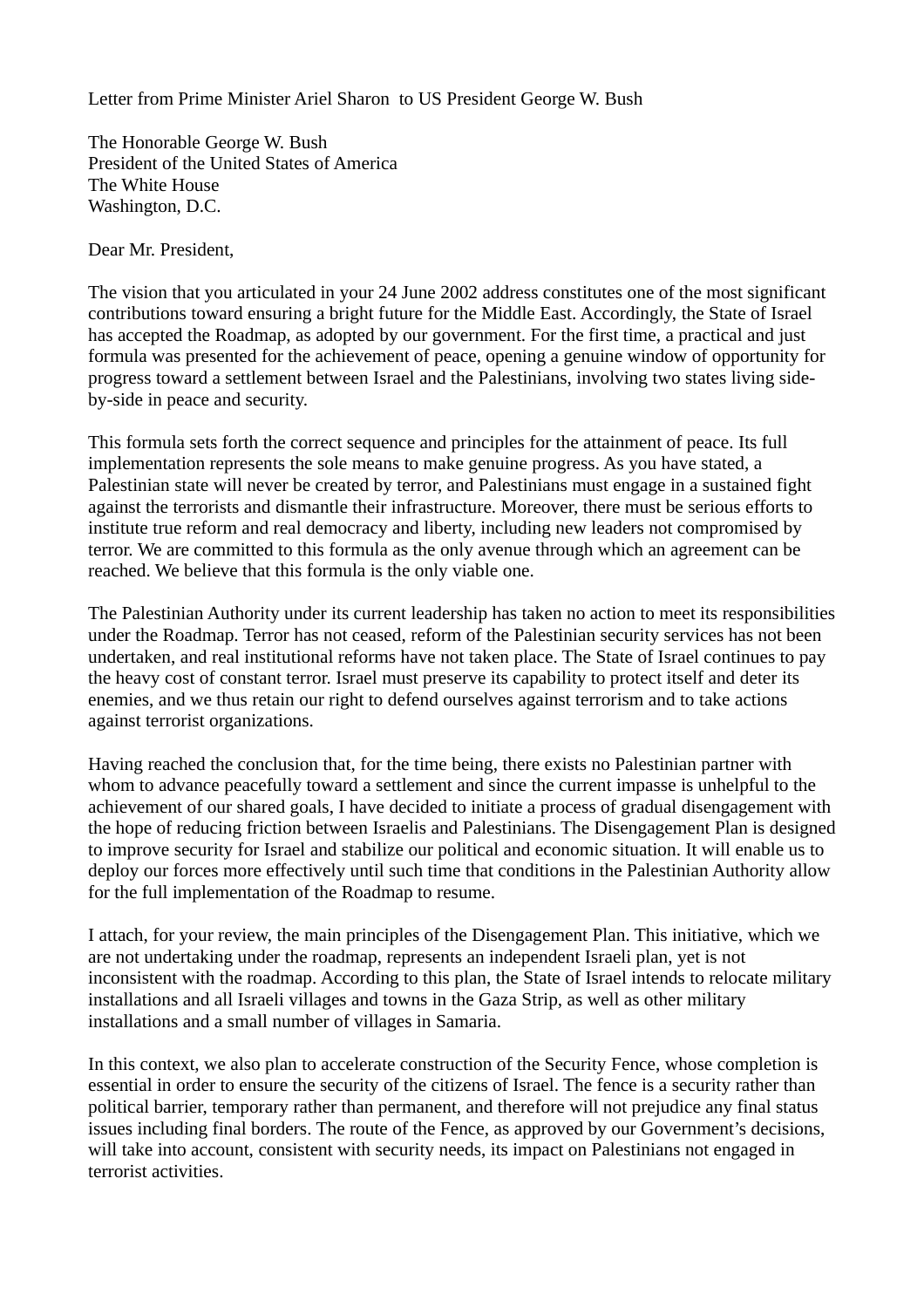Upon my return from Washington, I expect to submit this Plan for the approval of the Cabinet and the Knesset, and I firmly believe that it will win such approval.

The Disengagement Plan will create a new and better reality for the State of Israel, enhance its security and economy, and strengthen the fortitude of its people. In this context, I believe it is important to bring new opportunities to the Negev and the Galilee. Additionally, the Plan will entail a series of measures with the inherent potential to improve the lot of the Palestinian Authority, providing that it demonstrates the wisdom to take advantage of this opportunity. The execution of the Disengagement Plan holds the prospect of stimulating positive changes within the Palestinian Authority that might create the necessary conditions for the resumption of direct negotiations.

We view the achievement of a settlement between Israel and the Palestinians as our central focus and are committed to realizing this objective. Progress toward this goal must be anchored exclusively in the Roadmap and we will oppose any other plan.

In this regard, we are fully aware of the responsibilities facing the State of Israel. These include limitations on the growth of settlements; removal of unauthorized outposts; and steps to increase, to the extent permitted by security needs, freedom of movement for Palestinians not engaged in terrorism. Under separate cover we are sending to you a full description of the steps the State of Israel is taking to meet all its responsibilities.

The government of Israel supports the United States efforts to reform the Palestinian security services to meet their roadmap obligations to fight terror. Israel also supports the American's efforts, working with the International Community, to promote the reform process, build institutions and improve the economy of the Palestinian Authority and to enhance the welfare of its people, in the hope that a new Palestinian leadership will prove able to fulfill its obligations under the roadmap.

I want to again express my appreciation for your courageous leadership in the war against global terror, your important initiative to revitalize the Middle East as a more fitting home for its people and, primarily, your personal friendship and profound support for the State of Israel.

Sincerely,

Ariel Sharon

Letter from US President George W. Bush to Prime Minister Ariel Sharon

His Excellency Ariel Sharon Prime Minister of Israel

Dear Mr. Prime Minister,

Thank you for your letter setting out your disengagement plan.

The United States remains hopeful and determined to find a way forward toward a resolution of the Israeli-Palestinian dispute. I remain committed to my June 24, 2002 vision of two states living side by side in peace and security as the key to peace, and to the roadmap as the route to get there.

We welcome the disengagement plan you have prepared, under which Israel would withdraw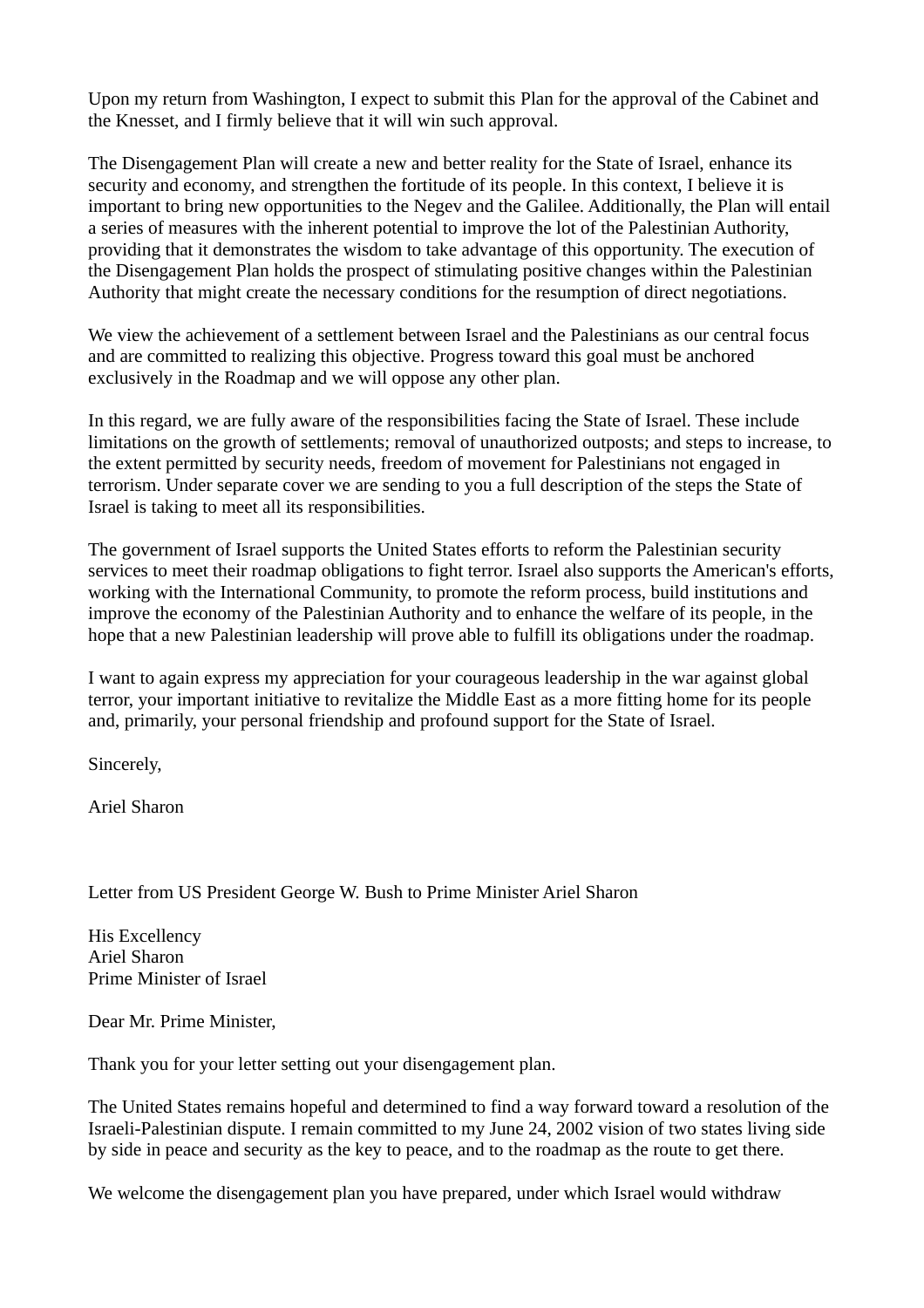certain military installations and all settlements from Gaza, and withdraw certain military installations and settlements in the West Bank. These steps described in the plan will mark real progress toward realizing my June 24, 2002 vision, and make a real contribution towards peace. We also understand that, in this context, Israel believes it is important to bring new opportunities to the Negev and the Galilee. We are hopeful that steps pursuant to this plan, consistent with my vision, will remind all states and parties of their own obligations under the roadmap.

The United States appreciates the risks such an undertaking represents. I therefore want to reassure you on several points.

First, the United States remains committed to my vision and to its implementation as described in the roadmap. The United States will do its utmost to prevent any attempt by anyone to impose any other plan. Under the roadmap, Palestinians must undertake an immediate cessation of armed activity and all acts of violence against Israelis anywhere, and all official Palestinian institutions must end incitement against Israel. The Palestinian leadership must act decisively against terror, including sustained, targeted, and effective operations to stop terrorism and dismantle terrorist capabilities and infrastructure. Palestinians must undertake a comprehensive and fundamental political reform that includes a strong parliamentary democracy and an empowered prime minister.

Second, there will be no security for Israelis or Palestinians until they and all states, in the region and beyond, join together to fight terrorism and dismantle terrorist organizations. The United States reiterates its steadfast commitment to Israel's security, including secure, defensible borders, and to preserve and strengthen Israel's capability to deter and defend itself, by itself, against any threat or possible combination of threats.

Third, Israel will retain its right to defend itself against terrorism, including to take actions against terrorist organizations. The United States will lead efforts, working together with Jordan, Egypt, and others in the international community, to build the capacity and will of Palestinian institutions to fight terrorism, dismantle terrorist organizations, and prevent the areas from which Israel has withdrawn from posing a threat that would have to be addressed by any other means. The United States understands that after Israel withdraws from Gaza and/or parts of the West Bank, and pending agreements on other arrangements, existing arrangements regarding control of airspace, territorial waters, and land passages of the West Bank and Gaza will continue.

The United States is strongly committed to Israel's security and well-being as a Jewish state. It seems clear that an agreed, just, fair and realistic framework for a solution to the Palestinian refugee issue as part of any final status agreement will need to be found through the establishment of a Palestinian state, and the settling of Palestinian refugees there, rather than in Israel.

As part of a final peace settlement, Israel must have secure and recognized borders, which should emerge from negotiations between the parties in accordance with UNSC Resolutions 242 and 338. In light of new realities on the ground, including already existing major Israeli populations centers, it is unrealistic to expect that the outcome of final status negotiations will be a full and complete return to the armistice lines of 1949, and all previous efforts to negotiate a two-state solution have reached the same conclusion. It is realistic to expect that any final status agreement will only be achieved on the basis of mutually agreed changes that reflect these realities.

I know that, as you state in your letter, you are aware that certain responsibilities face the State of Israel. Among these, your government has stated that the barrier being erected by Israel should be a security rather than political barrier, should be temporary rather than permanent, and therefore not prejudice any final status issues including final borders, and its route should take into account, consistent with security needs, its impact on Palestinians not engaged in terrorist activities.